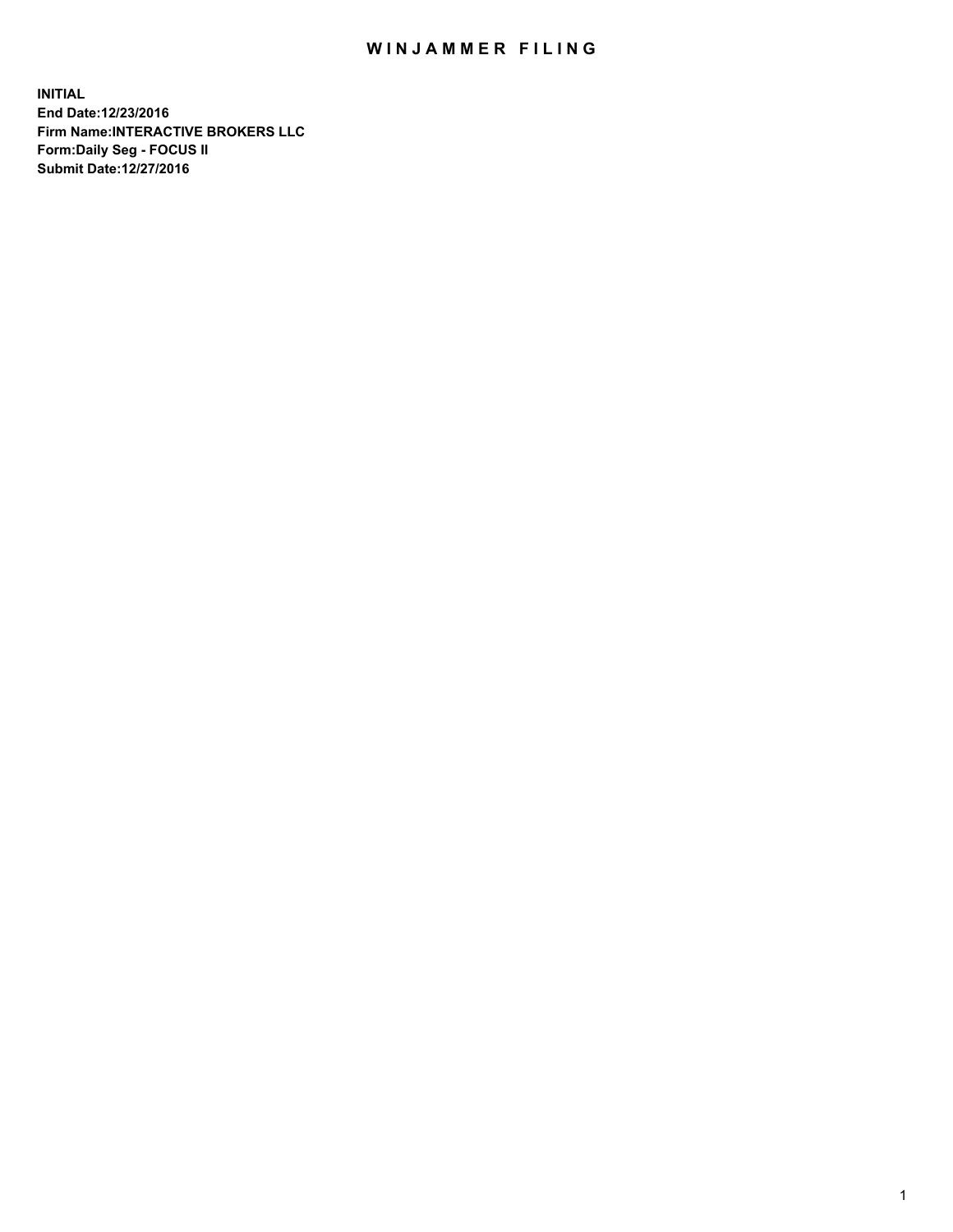## **INITIAL End Date:12/23/2016 Firm Name:INTERACTIVE BROKERS LLC Form:Daily Seg - FOCUS II Submit Date:12/27/2016 Daily Segregation - Cover Page**

| Name of Company<br><b>Contact Name</b><br><b>Contact Phone Number</b><br><b>Contact Email Address</b>                                                                                                                                                                                                                          | <b>INTERACTIVE BROKERS LLC</b><br>James Menicucci<br>203-618-8085<br><u>jmenicucci@interactivebrokers.c</u><br>om |
|--------------------------------------------------------------------------------------------------------------------------------------------------------------------------------------------------------------------------------------------------------------------------------------------------------------------------------|-------------------------------------------------------------------------------------------------------------------|
| FCM's Customer Segregated Funds Residual Interest Target (choose one):<br>a. Minimum dollar amount: ; or<br>b. Minimum percentage of customer segregated funds required:%; or<br>c. Dollar amount range between: and; or<br>d. Percentage range of customer segregated funds required between:% and%.                          | $\overline{\mathbf{0}}$<br>0<br>155,000,000 245,000,000<br>0 <sub>0</sub>                                         |
| FCM's Customer Secured Amount Funds Residual Interest Target (choose one):<br>a. Minimum dollar amount: ; or<br>b. Minimum percentage of customer secured funds required:%; or<br>c. Dollar amount range between: and; or<br>d. Percentage range of customer secured funds required between:% and%.                            | $\overline{\mathbf{0}}$<br>$\overline{\mathbf{0}}$<br>80,000,000 120,000,000<br>00                                |
| FCM's Cleared Swaps Customer Collateral Residual Interest Target (choose one):<br>a. Minimum dollar amount: ; or<br>b. Minimum percentage of cleared swaps customer collateral required:% ; or<br>c. Dollar amount range between: and; or<br>d. Percentage range of cleared swaps customer collateral required between:% and%. | $\overline{\mathbf{0}}$<br>$\overline{\mathbf{0}}$<br>0 <sub>0</sub><br><u>00</u>                                 |

Attach supporting documents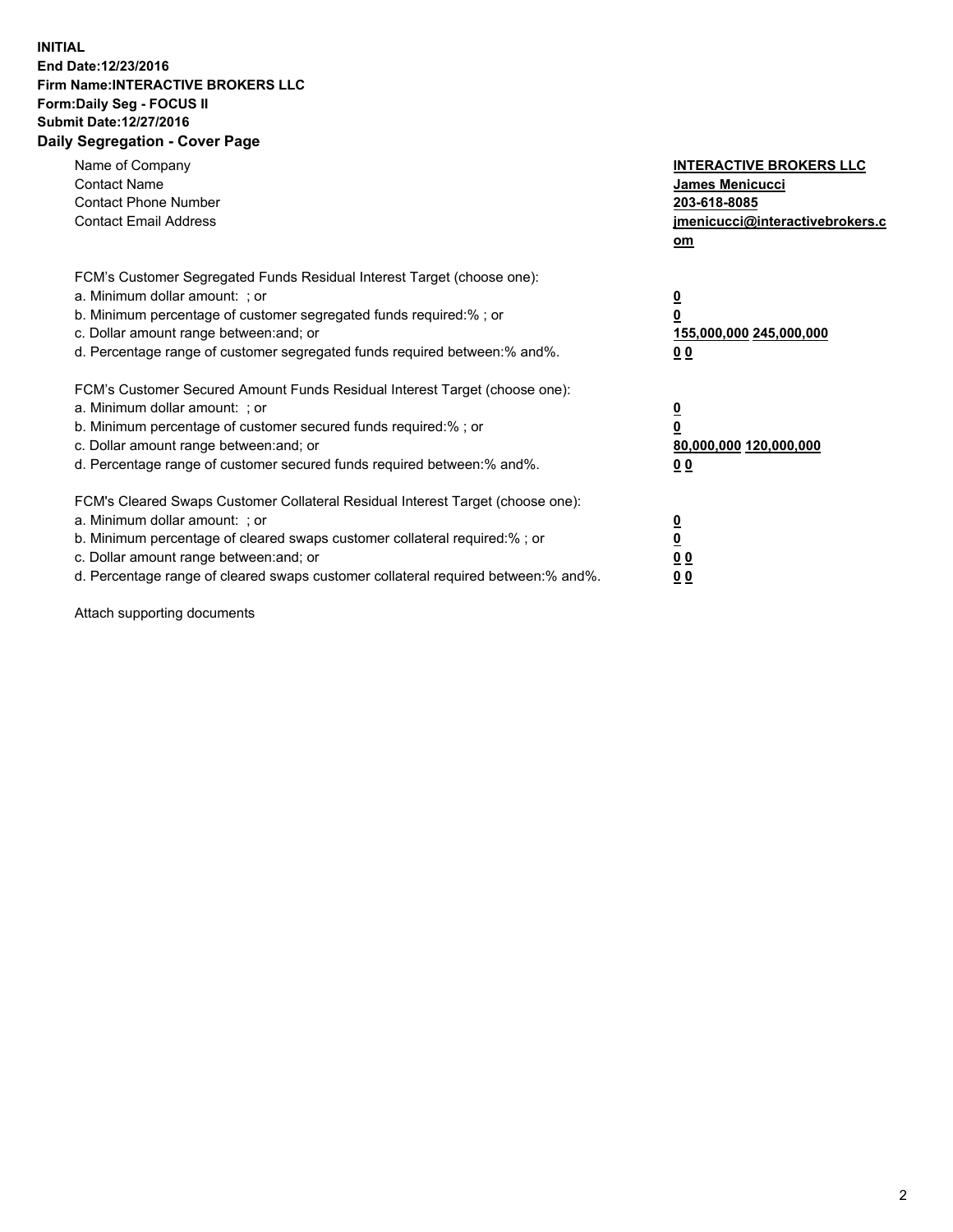## **INITIAL End Date:12/23/2016 Firm Name:INTERACTIVE BROKERS LLC Form:Daily Seg - FOCUS II Submit Date:12/27/2016 Daily Segregation - Secured Amounts**

|     | Daily Segregation - Secured Amounts                                                                        |                                  |
|-----|------------------------------------------------------------------------------------------------------------|----------------------------------|
|     | Foreign Futures and Foreign Options Secured Amounts                                                        |                                  |
|     | Amount required to be set aside pursuant to law, rule or regulation of a foreign                           | $0$ [7305]                       |
|     | government or a rule of a self-regulatory organization authorized thereunder                               |                                  |
| 1.  | Net ledger balance - Foreign Futures and Foreign Option Trading - All Customers                            |                                  |
|     | A. Cash                                                                                                    | 351, 252, 717 [7315]             |
|     | B. Securities (at market)                                                                                  | $0$ [7317]                       |
| 2.  | Net unrealized profit (loss) in open futures contracts traded on a foreign board of trade                  | 9,486,031 [7325]                 |
| 3.  | Exchange traded options                                                                                    |                                  |
|     | a. Market value of open option contracts purchased on a foreign board of trade                             | 218,576 [7335]                   |
|     | b. Market value of open contracts granted (sold) on a foreign board of trade                               | $-30,806$ [7337]                 |
| 4.  | Net equity (deficit) (add lines 1. 2. and 3.)                                                              | 360,926,518 [7345]               |
| 5.  | Account liquidating to a deficit and account with a debit balances - gross amount                          | 61,140 [7351]                    |
|     | Less: amount offset by customer owned securities                                                           | 0 [7352] 61,140 [7354]           |
| 6.  | Amount required to be set aside as the secured amount - Net Liquidating Equity                             | 360,987,658 [7355]               |
|     | Method (add lines 4 and 5)                                                                                 |                                  |
| 7.  | Greater of amount required to be set aside pursuant to foreign jurisdiction (above) or line                | 360,987,658 [7360]               |
|     | 6.                                                                                                         |                                  |
|     | FUNDS DEPOSITED IN SEPARATE REGULATION 30.7 ACCOUNTS                                                       |                                  |
| 1.  | Cash in banks                                                                                              |                                  |
|     | A. Banks located in the United States                                                                      | 10,185,938 [7500]                |
|     | B. Other banks qualified under Regulation 30.7                                                             | 0 [7520] 10,185,938 [7530]       |
| 2.  | <b>Securities</b>                                                                                          |                                  |
|     | A. In safekeeping with banks located in the United States                                                  | 396,037,503 [7540]               |
|     | B. In safekeeping with other banks qualified under Regulation 30.7                                         | 0 [7560] 396,037,503 [7570]      |
| 3.  | Equities with registered futures commission merchants                                                      |                                  |
|     | A. Cash                                                                                                    | $0$ [7580]                       |
|     | <b>B.</b> Securities                                                                                       | $0$ [7590]                       |
|     | C. Unrealized gain (loss) on open futures contracts                                                        | $0$ [7600]                       |
|     | D. Value of long option contracts                                                                          | $0$ [7610]                       |
|     | E. Value of short option contracts                                                                         | 0 [7615] 0 [7620]                |
| 4.  | Amounts held by clearing organizations of foreign boards of trade                                          |                                  |
|     | A. Cash                                                                                                    | $0$ [7640]                       |
|     | <b>B.</b> Securities                                                                                       | $0$ [7650]                       |
|     | C. Amount due to (from) clearing organization - daily variation                                            | $0$ [7660]                       |
|     | D. Value of long option contracts                                                                          | $0$ [7670]                       |
|     | E. Value of short option contracts                                                                         | 0 [7675] 0 [7680]                |
| 5.  | Amounts held by members of foreign boards of trade                                                         |                                  |
|     | A. Cash                                                                                                    | 64, 137, 814 [7700]              |
|     | <b>B.</b> Securities                                                                                       | $0$ [7710]                       |
|     | C. Unrealized gain (loss) on open futures contracts                                                        | 5,660,276 [7720]                 |
|     | D. Value of long option contracts                                                                          | 218,576 [7730]                   |
|     | E. Value of short option contracts                                                                         | -30,806 [7735] 69,985,860 [7740] |
| 6.  | Amounts with other depositories designated by a foreign board of trade                                     | 0 [7760]                         |
| 7.  | Segregated funds on hand                                                                                   | $0$ [7765]                       |
| 8.  | Total funds in separate section 30.7 accounts                                                              | 476,209,301 [7770]               |
| 9.  | Excess (deficiency) Set Aside for Secured Amount (subtract line 7 Secured Statement<br>Page 1 from Line 8) | 115,221,643 [7380]               |
| 10. | Management Target Amount for Excess funds in separate section 30.7 accounts                                | 80,000,000 [7780]                |
| 11. | Excess (deficiency) funds in separate 30.7 accounts over (under) Management Target                         | 35,221,643 [7785]                |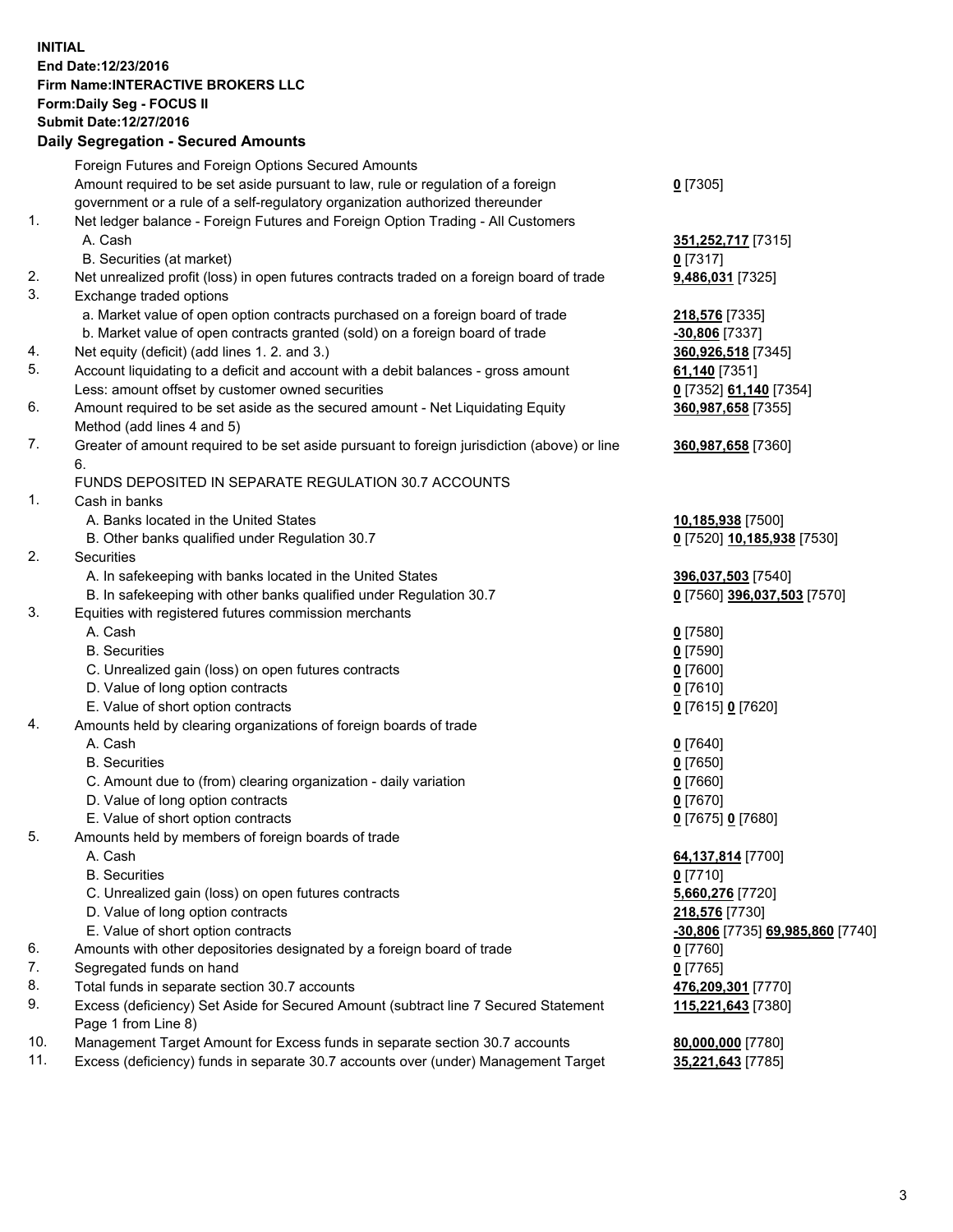**INITIAL End Date:12/23/2016 Firm Name:INTERACTIVE BROKERS LLC Form:Daily Seg - FOCUS II Submit Date:12/27/2016 Daily Segregation - Segregation Statement** SEGREGATION REQUIREMENTS(Section 4d(2) of the CEAct) 1. Net ledger balance A. Cash **3,182,988,603** [7010] B. Securities (at market) **0** [7020] 2. Net unrealized profit (loss) in open futures contracts traded on a contract market **-28,200,277** [7030] 3. Exchange traded options A. Add market value of open option contracts purchased on a contract market **111,593,972** [7032] B. Deduct market value of open option contracts granted (sold) on a contract market **-198,953,545** [7033] 4. Net equity (deficit) (add lines 1, 2 and 3) **3,067,428,753** [7040] 5. Accounts liquidating to a deficit and accounts with debit balances - gross amount **208,669** [7045] Less: amount offset by customer securities **0** [7047] **208,669** [7050] 6. Amount required to be segregated (add lines 4 and 5) **3,067,637,422** [7060] FUNDS IN SEGREGATED ACCOUNTS 7. Deposited in segregated funds bank accounts A. Cash **107,703,413** [7070] B. Securities representing investments of customers' funds (at market) **1,982,332,737** [7080] C. Securities held for particular customers or option customers in lieu of cash (at market) **0** [7090] 8. Margins on deposit with derivatives clearing organizations of contract markets A. Cash **20,873,643** [7100] B. Securities representing investments of customers' funds (at market) **1,279,343,484** [7110] C. Securities held for particular customers or option customers in lieu of cash (at market) **0** [7120] 9. Net settlement from (to) derivatives clearing organizations of contract markets **-6,003,763** [7130] 10. Exchange traded options A. Value of open long option contracts **111,580,877** [7132] B. Value of open short option contracts **-198,827,761** [7133] 11. Net equities with other FCMs A. Net liquidating equity **0** [7140] B. Securities representing investments of customers' funds (at market) **0** [7160] C. Securities held for particular customers or option customers in lieu of cash (at market) **0** [7170] 12. Segregated funds on hand **0** [7150] 13. Total amount in segregation (add lines 7 through 12) **3,297,002,630** [7180] 14. Excess (deficiency) funds in segregation (subtract line 6 from line 13) **229,365,208** [7190] 15. Management Target Amount for Excess funds in segregation **155,000,000** [7194]

16. Excess (deficiency) funds in segregation over (under) Management Target Amount Excess

**74,365,208** [7198]